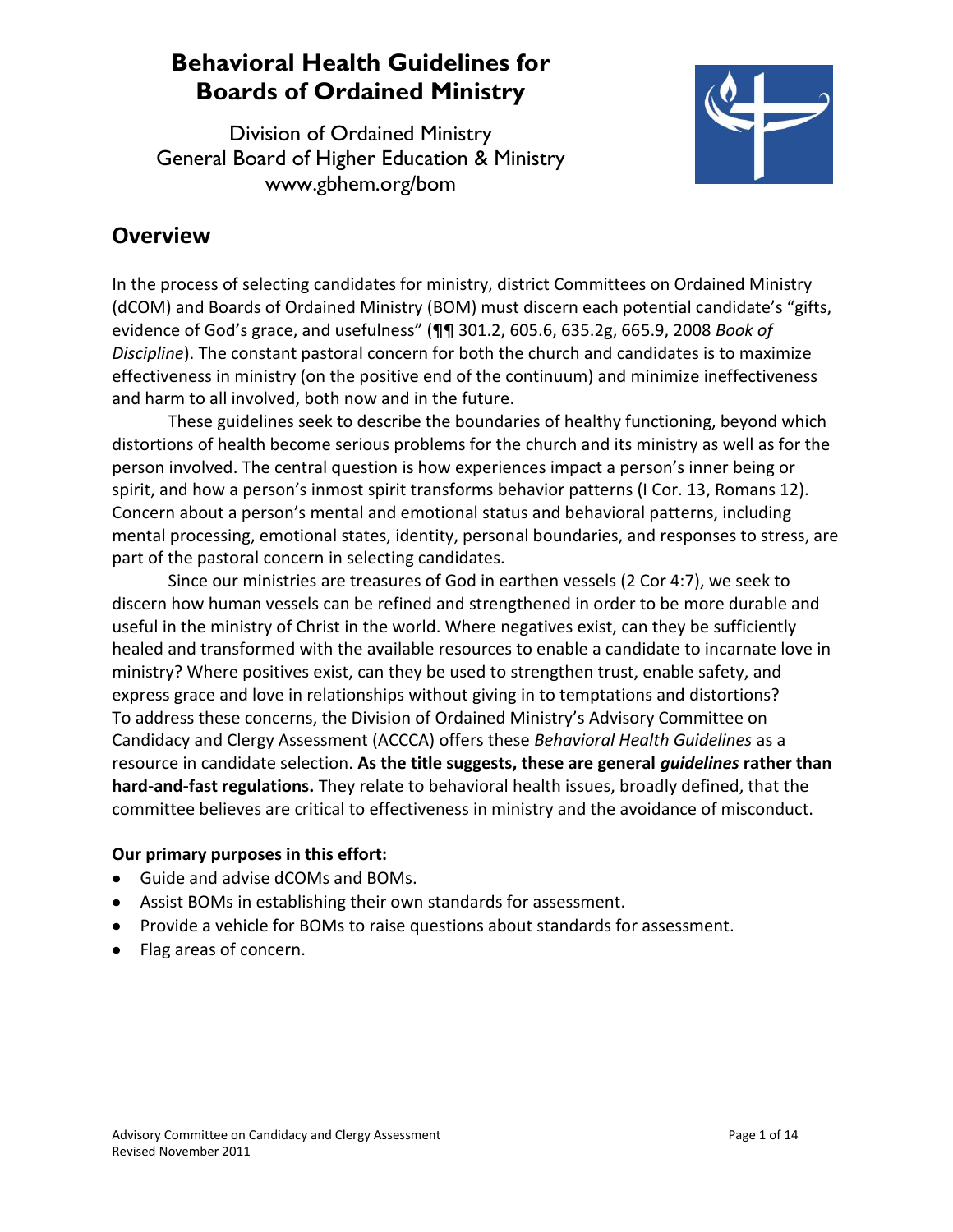Division of Ordained Ministry General Board of Higher Education & Ministry www.gbhem.org/bom



The ACCCA proposes standards in the categories listed below, along with brief rationales explaining our sense of their importance. Most candidates will meet these standards immediately, but some may evidence critical behaviors or conditions that would require further exploration. Questions are provided to facilitate this exploration. If the results continue to raise concerns, the Board or Committee may need to take some action, such as postponement of the candidacy process (for further exploration or remediation) or, in serious cases, permanent disqualification. Each recommendation or guideline requires interpretation on a case-by-case basis.

The Advisory Committee on Candidacy and Clergy Assessment welcomes feedback regarding these guidelines. E-mail the Rev. Meg Lassiat, Director of Candidacy, Mentoring, and Conference Relations for the General Board of Higher Education and Ministry at [mlassiat@gbhem.org.](mailto:mlassiat@gbhem.org)

### **Definitions and Categories:**

**Category***:* A general area of concern.

**Standard***:* A minimum requirement necessary to address the area of concern. **Rationale***:* An explanation of the standard.

**Critical Behavior***:* A specific behavior or condition that indicates the standard has not been met. **Exploratory Question***:* A recommended question which may assist in assessing whether a critical behavior does indeed violate the standard.

**Recommendation***:* A decision recommended when exploratory questions indicate that a standard is not met.

### **The following categories are addressed in this document:**

- Alcohol Abuse/Dependence (p. 3)
- Chemical Abuse/Dependence (p. 4)
- Divorce or Infidelity (p. 5)
- Family Violence (p. 6)
- Legal (General) (p. 7)
- Legal (Sex-Related Crimes) (p. 8)
- Mental Illness (p. 9)
- Personal Finances (p. 10)
- Physical Health (p. 11)
- Pornography  $(p. 12)$
- Sexual Misconduct (p. 13)
- Addendum: Definitions of Improper Sexual Contact (p. 14)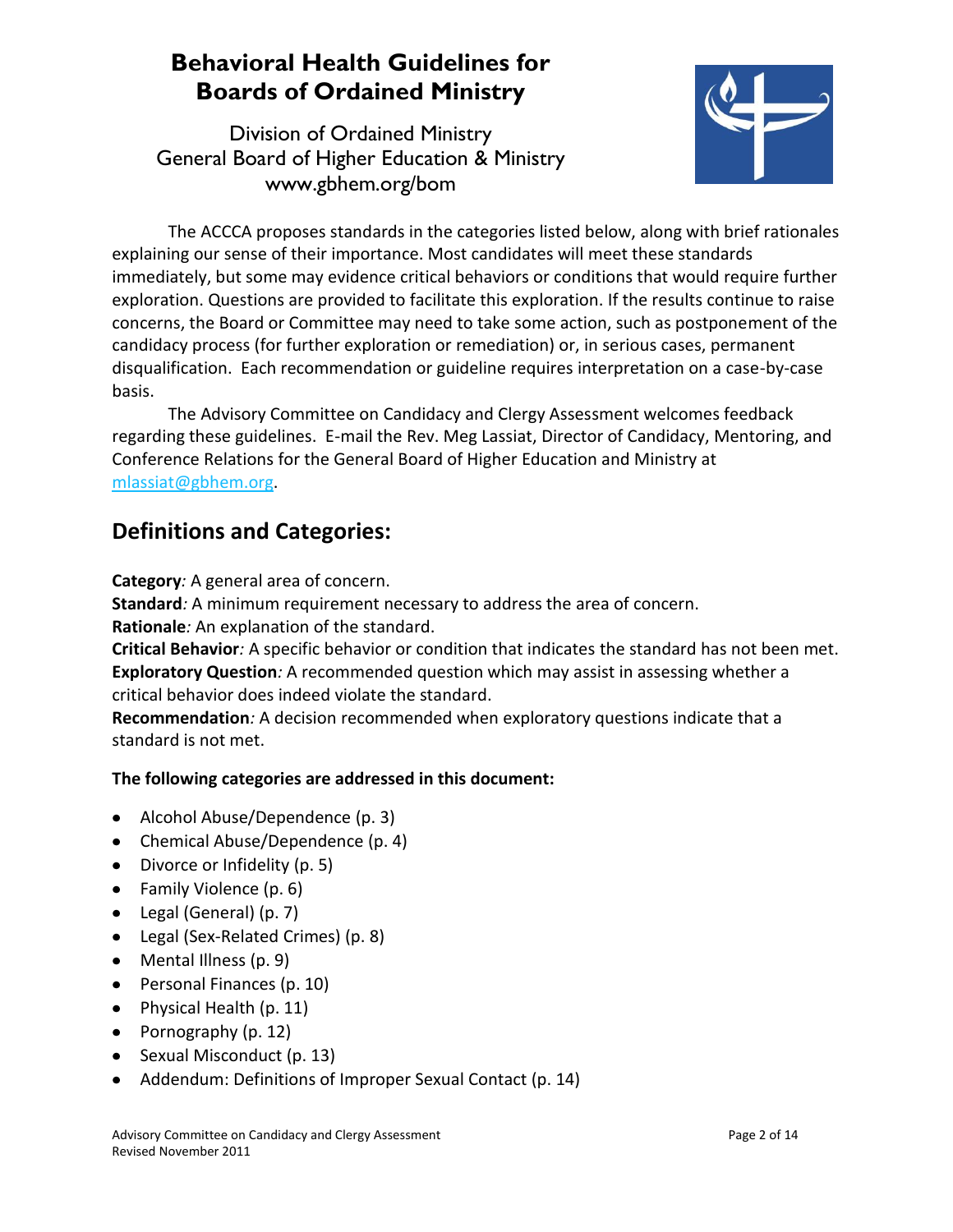Division of Ordained Ministry General Board of Higher Education & Ministry www.gbhem.org/bom



## **Category: Alcohol Abuse/Dependence**

### **Standard:**

The candidate demonstrates no present abuse or dependence upon alcohol.

### **Rationale:**

*Alcohol abuse* (short-term intoxication) and/or *alcohol dependence* (chronic over-involvement) are mental disorders known to impair functioning in pervasive ways. Candidates who suffer from these disorders will have greatly limited effectiveness and are at much greater risk for professional misconduct.

### **Critical behaviors:**

- A history of drinking to the point of intoxication.
- A history of arrest for driving while intoxicated.
- A history of an arrest for public intoxication.
- Complaints by family or others regarding the candidate's use of alcohol.

#### **Exploratory Questions:**

- The "CAGE" questions below may be helpful: two or more "yes" answers predict alcoholism with about 75% accuracy.
	- o Have you ever felt you should **C**ut down on your drinking?
	- o Have people **A**nnoyed you by criticizing your drinking?
	- o Have you ever felt bad or **G**uilty about your drinking?
	- o Have you ever had a drink first thing in the morning to steady your nerves or get rid of a hangover (**E**ye-opener)?
- Where there is a history of alcohol use, the following questions may be helpful:
	- o Are you currently abstinent, and if so for how long?
	- o If you are abstinent, how and why were you able to become abstinent?
	- o What are you currently doing to maintain abstinence? (Possible answers: Alcoholics Anonymous, outpatient chemical dependency counseling, other counseling)

- Consider requiring a minimum of one year's sobriety prior to certification for candidacy.
- If *any* of the critical behaviors are recent (within five years), then consider requiring a formal "substance abuse evaluation" by a certified chemical dependency treatment specialist.
- If there is clear evidence of alcohol dependence *at any time*, then consider requiring participation in Alcoholics Anonymous (AA) or equivalent program and continued involvement in such a program for not less than five years prior to certification for candidacy.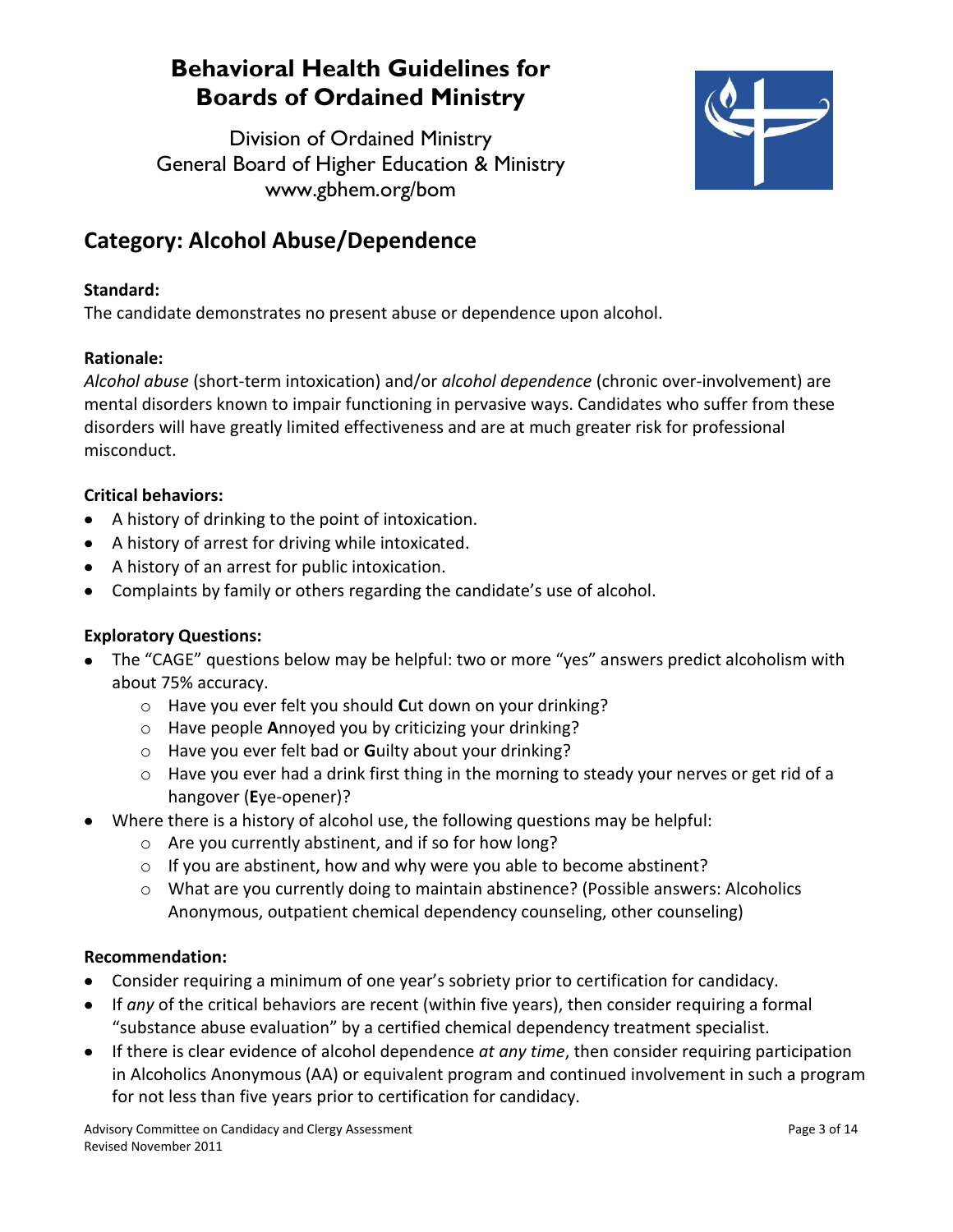Division of Ordained Ministry General Board of Higher Education & Ministry www.gbhem.org/bom



## **Category: Chemical Abuse/Dependency**

#### **Standard:**

The candidate demonstrates no present abuse or dependence upon either non-prescribed pharmacologic agents or prescribed medications.

### **Rationale:**

Chemical abuse and/or dependence are mental disorders known to impair functioning in pervasive ways. Candidates who suffer from these disorders will have greatly limited effectiveness and are at much greater risk for professional misconduct.

#### **Critical behaviors:**

- Any use of illegal or non-prescribed substances, including but not limited to marijuana, cocaine,  $\bullet$ hashish, hallucinogens, sedatives, amphetamines or other stimulants.
- Misuse of prescribed pharmacological agents of any type.

### **Exploratory Questions:**

- What is your history of chemical abuse or dependency?
- Are you currently abstinent, and if so for how long?
- If you are abstinent, how and why were you able to become abstinent?
- What are you currently doing to maintain abstinence? (possible answers: Narcotics Anonymous, outpatient chemical dependency counseling, other counseling)

- If the history reveals occasional and/or experimental use limited to an *adolescent* period, then consider requiring not less than five years of sobriety prior to certification for candidacy.
- If the history reveals any *adult* use of illegal substances, or any misuse of prescribed pharmacological agent, then consider requiring a formal chemical dependency assessment from a credentialed chemical dependency treatment specialist. A period of not less than five years of sobriety prior to certification for candidacy would also be appropriate.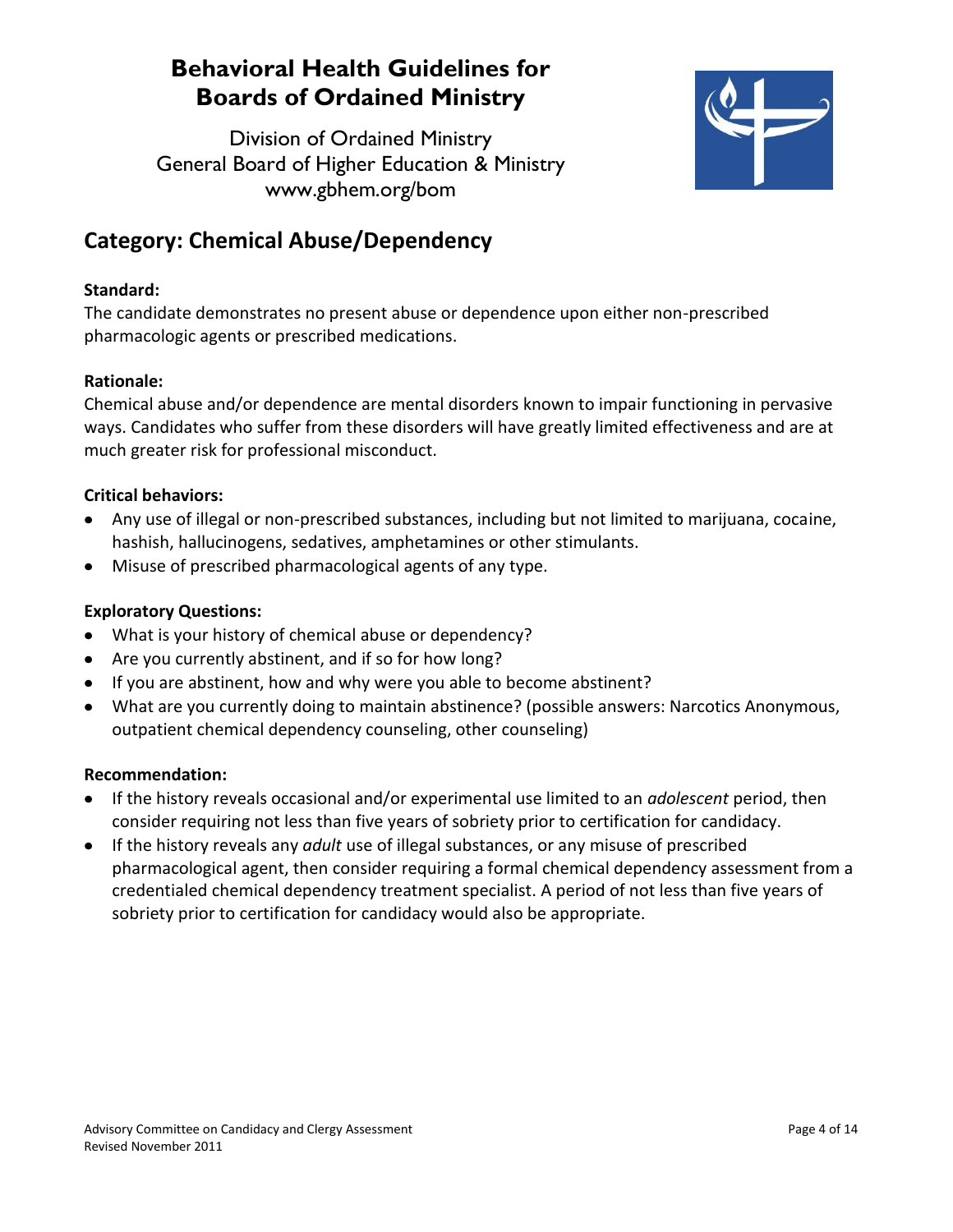Division of Ordained Ministry General Board of Higher Education & Ministry www.gbhem.org/bom



## **Category: Divorce or Infidelity**

#### **Standard:**

If the candidate has been divorced, or if there is evidence of infidelity, the candidate must have done sufficient exploratory and reparative work to demonstrate and/or articulate the impact of the health of married life on quality of ministry.

### **Critical behaviors:**

- A divorce in the past three years.
- A history of having been married more than twice.
- A history of infidelity.

### **Exploratory Questions:**

- If a recent divorce:
	- o What steps have you taken to understand the nature of your own contribution to the dissolution of the marriage?
	- o What steps have you taken to move yourself through a healthy grief process?
- If multiple marriages:
	- $\circ$  What steps have you taken to identify and deal with any dysfunctional patterns in intimate relationships?
- In either case:
	- $\circ$  Have you maintained fidelity in marriage? If not, what steps have you taken to understand your actions and decisions so as to safeguard current or future marriage covenants?

- If there is a recent divorce (within 2-3 years), then the candidate should be able to articulate any dysfunctional patterns in intimate relationship and have taken steps to safeguard current or future marriage covenants.
- If there is insufficient evidence that sufficient exploratory or reparative work has been done, the Board may wish to recommend or require a course of psychotherapy and/or other conditions, such as a delay of one year.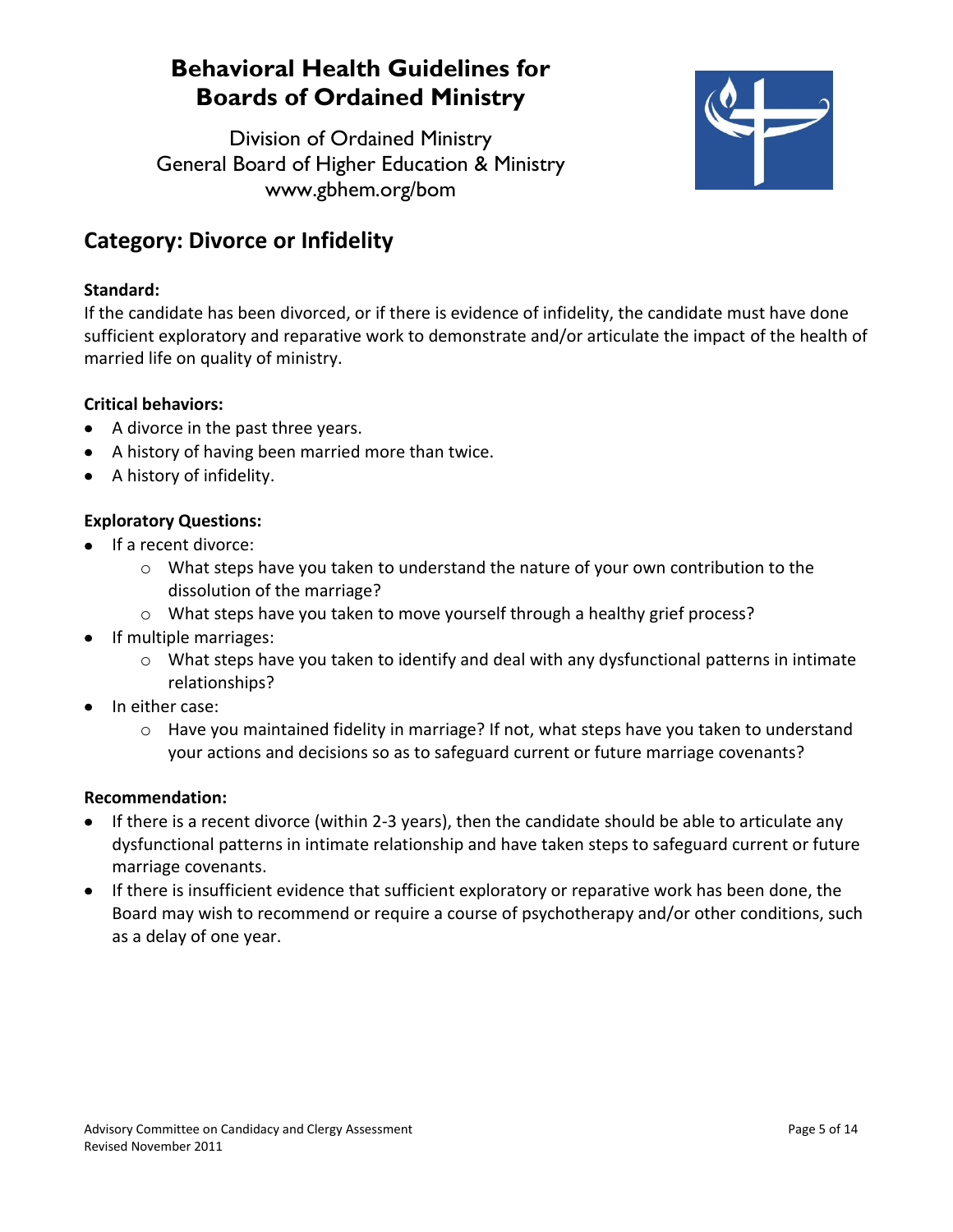Division of Ordained Ministry General Board of Higher Education & Ministry www.gbhem.org/bom



### **Category: Family Violence**

#### **Standard:**

The candidate has a history of resolving family conflict in a nonviolent manner.

### **Critical behaviors:**

- Any report or complaint (against the candidate) of family violence.
- Any history that a law enforcement unit has been called to the candidate's residence because of his/her behavior.
- Any report or complaint (against the candidate) to protective services for inappropriate treatment of children or adults.
- Any history of protective orders against the candidate.

- The candidate shall ordinarily have not less than three years without reports as described.
- The presence of any critical behaviors requires an investigation into the facts and circumstances and an appropriate period may be required prior to certification for candidacy or continuance.
- The candidate shall acknowledge his/her behaviors and may have entered into family counseling or other appropriate treatment.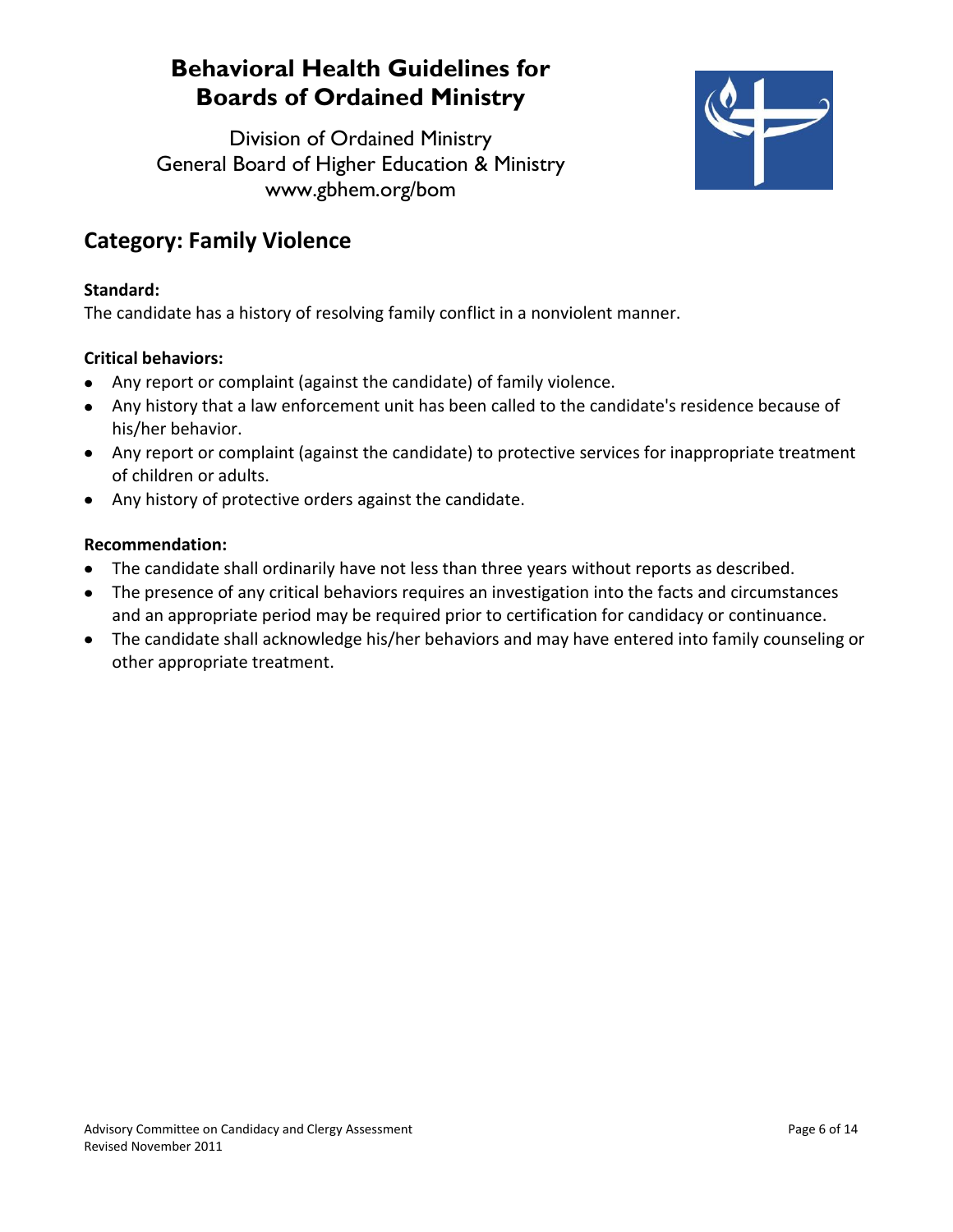Division of Ordained Ministry General Board of Higher Education & Ministry www.gbhem.org/bom



## **Category: Legal (General)**

#### **Standard:**

The candidate shall be respectful of the law and evidence legal responsibility in personal habits.

#### **Rationale:**

This may not, on the surface, appear to be a behavioral health issue, but similar issues around maturity, discipline, and judgment come into play. In addition, one's approach toward the law often is a barometer of one's respect for authority generally, and unresolved authority issues may significantly hamper clergy effectiveness.

#### **Critical behaviors:**

- More than three moving violations (traffic) within the preceding three years.
- An arrest or conviction for any misdemeanor.
- An arrest or conviction for any felony.
- Note: "Conviction" includes a "no contest" plea without admission of guilt, deferred adjudication and/or probation.

- Candidates may have no more than three moving violations (traffic) within the preceding three years.
- A history of arrest for any misdemeanor or felony requires investigation of the circumstances of the arrest including review of the offense (police) report. Results of the investigation may require an appropriate period without history of difficulty or further arrest prior to certification for candidacy or continuance.
- A history of conviction for any felony is, under most circumstances, permanently disqualifying. $\bullet$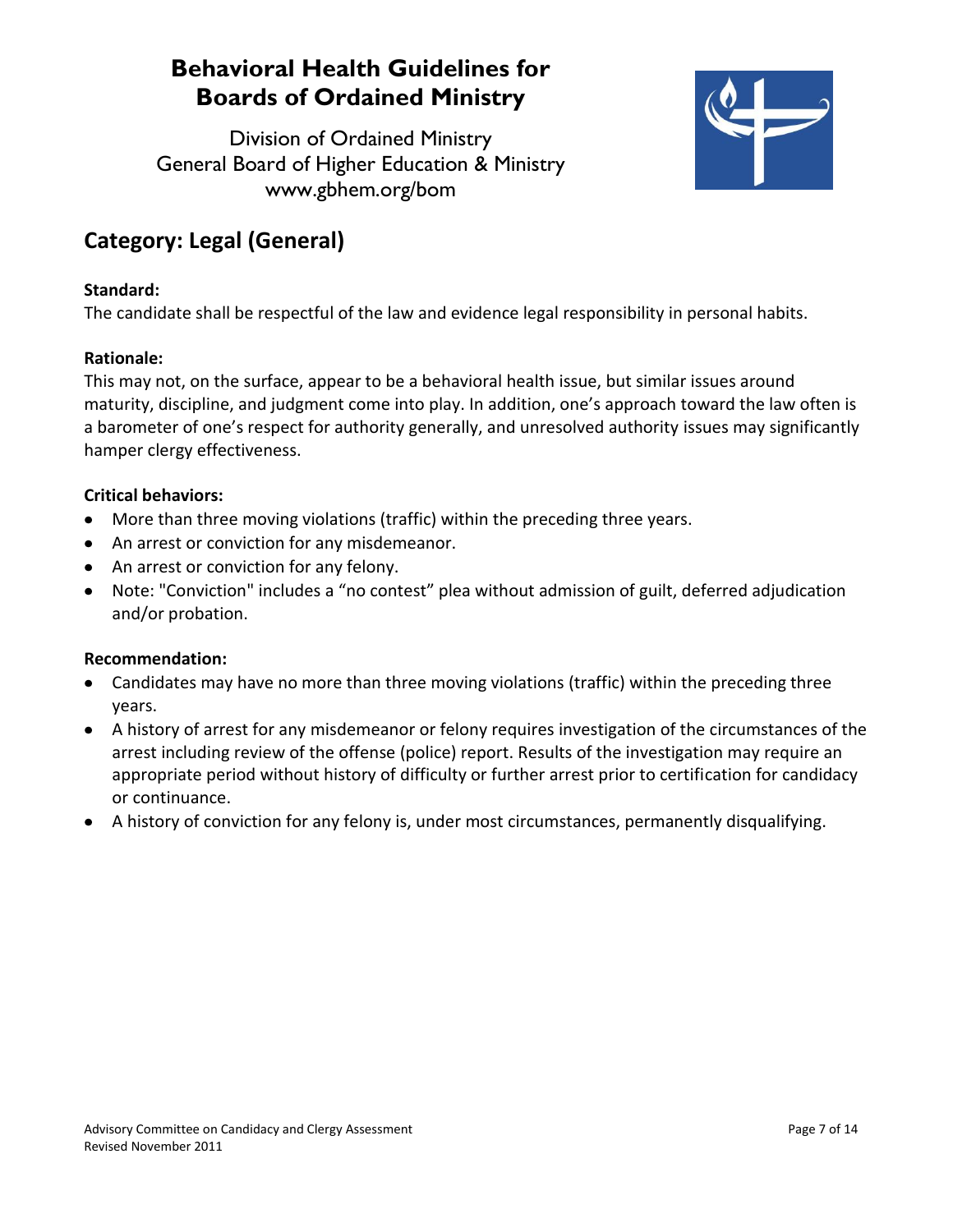Division of Ordained Ministry General Board of Higher Education & Ministry www.gbhem.org/bom



## **Category: Legal (Sex-Related Crimes)**

### **Standard:**

The candidate shall have no history that poses risk of sexual harassment, sexual assault to adults or children, nor history of any sex-related offense.

### **Critical behaviors:**

- Treatment for any sex-related crime.
- Arrest, conviction, or written accusation for any sex-related crime.
- Written allegations of any sex-related crime.  $\bullet$

- If the candidate has committed a sex-related crime, he or she should be permanently disqualified.
- Certainly the candidate is entitled to be considered innocent until proven guilty, so a written accusation or arrest alone is not sufficient for disqualification, but either one would raise significant questions which the Board would need to explore in depth.
- The recommendation for permanent disqualification reflects the massive legal exposure an Annual Conference would take on were it to place in ministry a known sex offender. Behind that reality, however, is the awareness that currently available treatments for such offenses are of limited utility, with high rates of recidivism.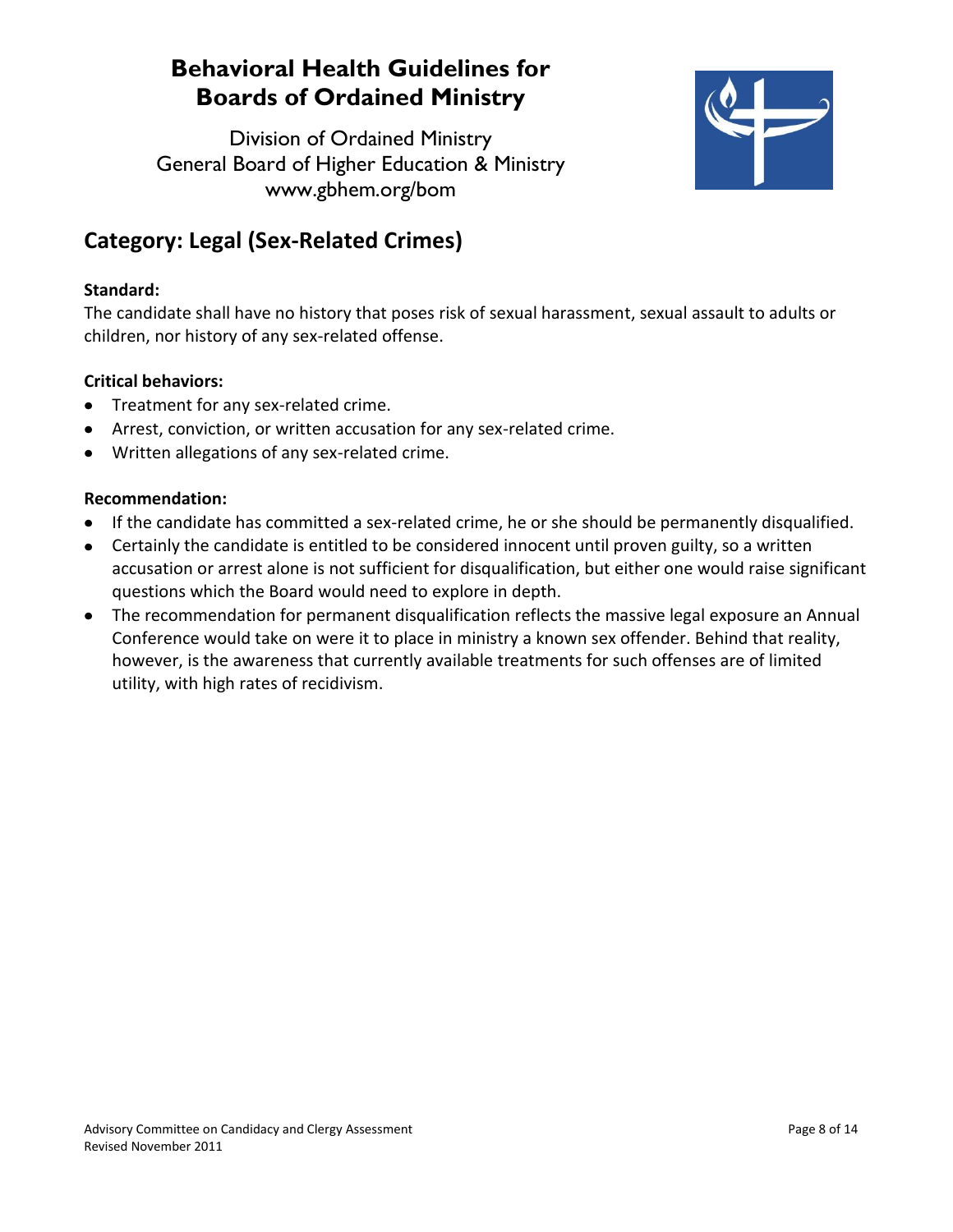Division of Ordained Ministry General Board of Higher Education & Ministry www.gbhem.org/bom



### **Category: Mental Illness**

#### **Standard:**

The candidate has no current or recurring disqualifying psychological impairment.

### **Critical behaviors:**

- The candidate has received a diagnosis of bipolar disorder, schizophrenia or any other psychotic disorder.
- The candidate has received a diagnosis of a personality disorder.
- The candidate has been hospitalized for psychiatric treatment.  $\bullet$
- The candidate has been prescribed psychiatric medications (including antidepressants and/or anxiolytics).
- The candidate has attempted suicide.

### **Exploratory Questions:**

- Describe the history (sequence) of your treatment for your difficulties.
- What specific potential vulnerabilities do these difficulties create for your ministry, and how do you see yourself protecting both yourself and the people you would serve?
- Would you be willing to authorize communication between those who have treated you and this committee?

- The more severe the psychiatric impairment, the more important the need for direct consultation with the treating mental health practitioners. The Board may wish to bring in its own mental health consultants in order to evaluate the candidate's situation.
- The candidate has a history of remission from any moderately-to-severely impairing conditions for not less than five years without necessity for psychiatric hospitalization, though treatment may continue.
- The candidate has a history of responsible management of any mildly-to-moderately impairing conditions for not less than five years, and has an effective treatment program in place.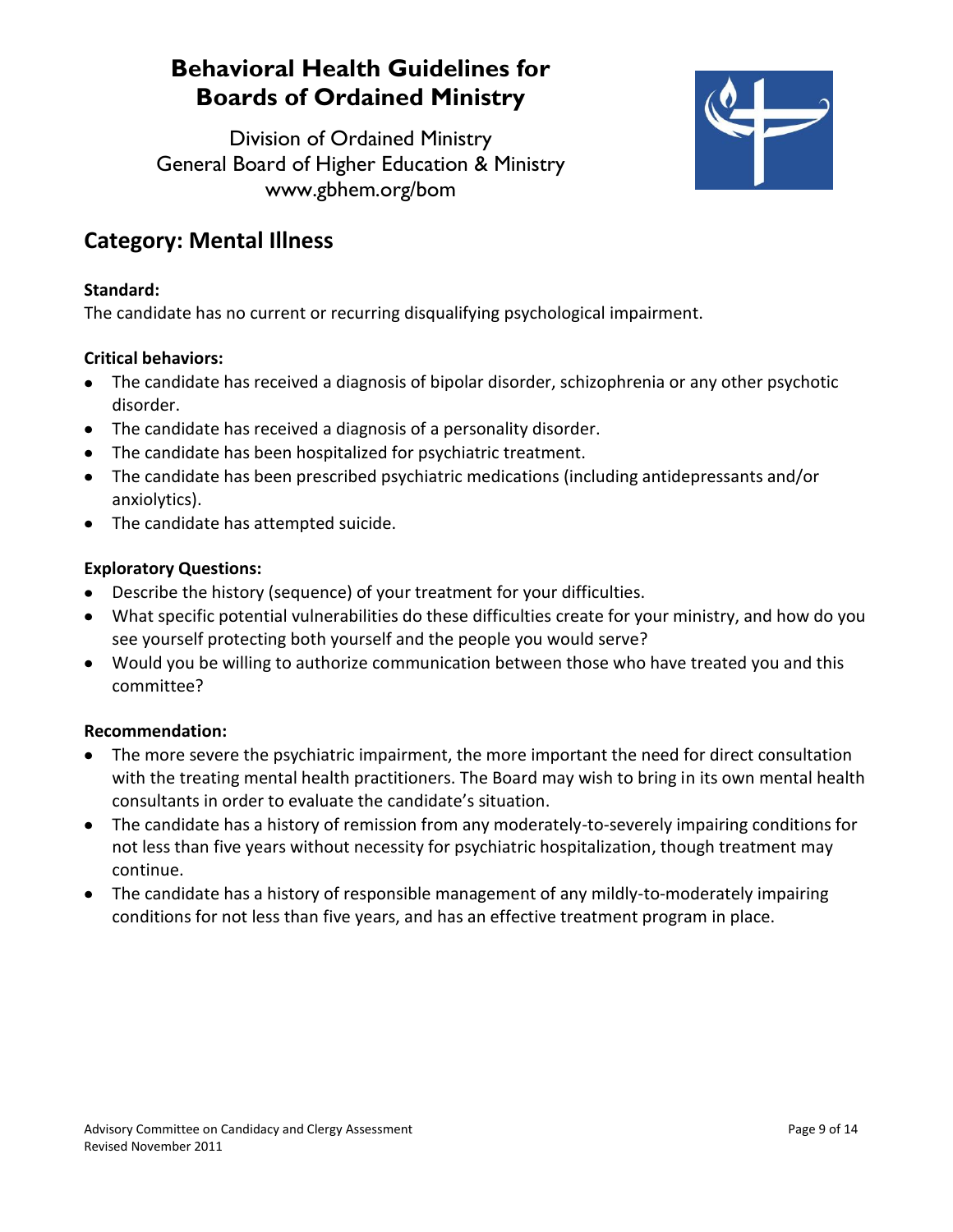Division of Ordained Ministry General Board of Higher Education & Ministry www.gbhem.org/bom



### **Category: Personal Finances**

### **Standard:**

The candidate is not in debt so as to embarrass the church and him or herself.

### **Rationale:**

While this may not, on the surface, seem to be a behavioral health issue, personal financial management has to do with general maturity, including the ability to set priorities, maintain discipline and delay gratification. Difficulties in this area raise concerns about judgment and impulse control.

### **Critical behaviors:**

- The candidate has been reported to a credit bureau for nonpayment.
- The candidate has a history of a personal bankruptcy.
- The candidate has had money judgments filed against him/her.

#### **Exploratory Questions:**

- Describe the history (sequence) of your difficulties.
- Are there extenuating circumstances (possible mitigating circumstances: major medical expenses, divorce)?
- Note: Business failures and unemployment are not necessarily mitigating conditions, but require further exploration.

- If the candidate has a history of having been reported to the credit bureau, then three years of a good credit history is recommended.
- If the candidate has a history of a personal bankruptcy, then five years of good credit is recommended.
- If the candidate has a history of money judgments, then it is recommended that the judgments be satisfied prior to continuance.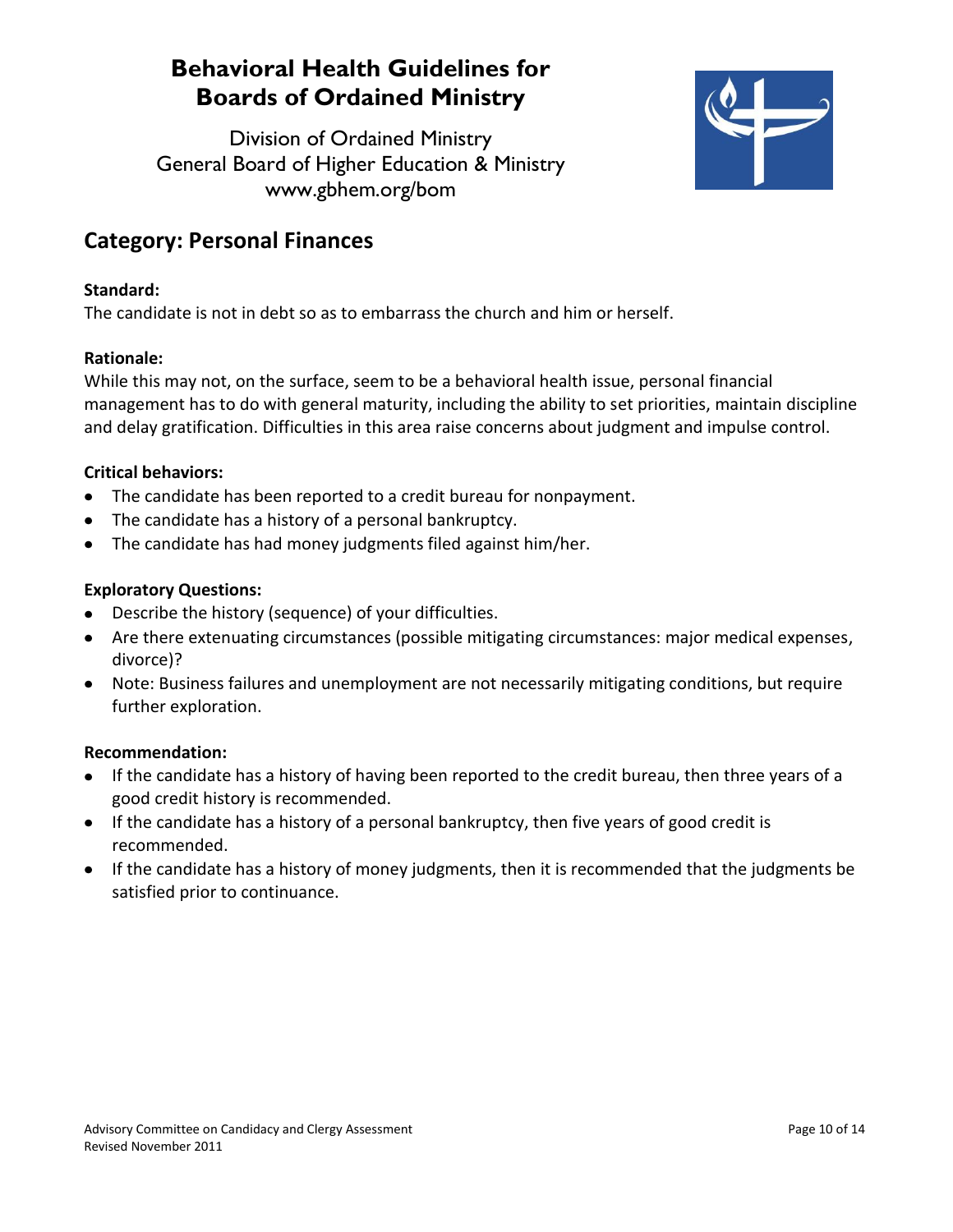Division of Ordained Ministry General Board of Higher Education & Ministry www.gbhem.org/bom



### **Category: Physical Health**

#### **Standard:**

The candidate demonstrates no obvious physical health concerns.

### **Rationale:**

Neglect of physical health is known to impair function in pervasive ways. Responsible preventive health care maximizes the functional abilities of the individual and minimizes the health care costs to the annual conference. The physical health concerns listed below may have a strong psychological component, and may reflect psychological disorders.

### **Critical behaviors (considered in cultural context):**

- Morbid obesity (body weight 100 lbs or more above maximum ideal weight).
- Markedly underweight (body weight at least 15% or more below the candidate's healthy minimum weight).
- An un-treated, chronic, medical condition such as hypertension, diabetes, etc.
- Non-compliance with prescribed medical treatment for any condition.  $\bullet$

#### **Exploratory Questions:**

- How do you evaluate your overall physical health?
- What steps do you take to care for your physical health?
- When was your last medical checkup?
- Do you have any current or chronic health problems? If so, what steps are you taking to care for yourself?
- How does your physical health impact your ability to be an effective minister?

#### **Recommendations:**

Candidates should be able to articulate their plans for physical health care. Candidates with medical problems should demonstrate medical consultation and cooperation with treatment plans.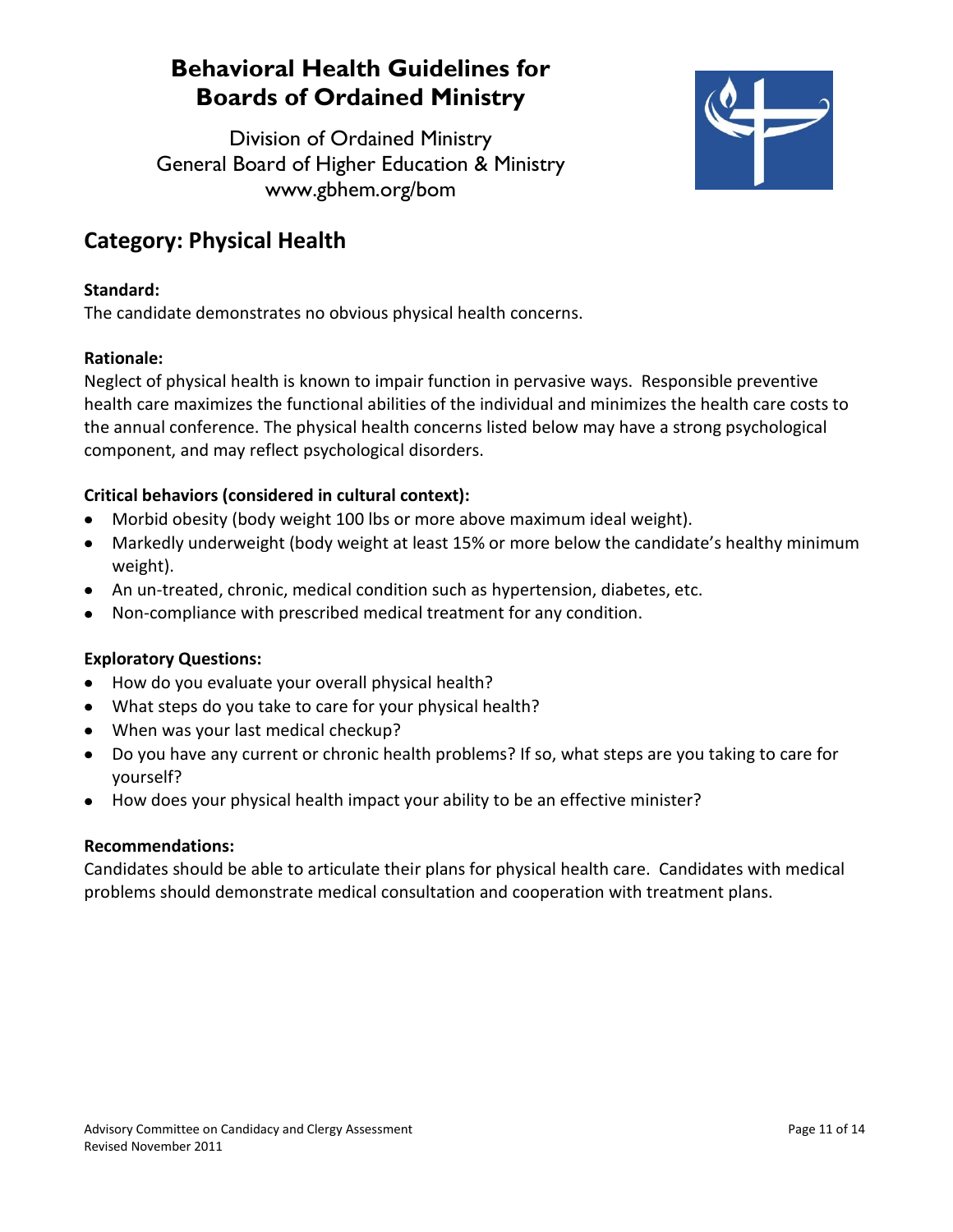Division of Ordained Ministry General Board of Higher Education & Ministry www.gbhem.org/bom



### **Category: Pornography**

#### **Standard**:

The candidate has no present use/dependence upon pornography.

#### **Rationale**:

Dependence upon pornography is known to impair functioning in pervasive ways, including impaired relationships, time lost to sleep and work, and negative self-esteem.

#### **Critical Behaviors**:

- A history of being disciplined or dismissed from a job because of accessing pornography.
- A history of regularly visiting pornography sites.
- Downloading pornography from a site.
- Erasing computer history files in an effort to conceal pornography sites.
- Time on pornography sites takes away from or prevents doing other tasks and activities.  $\bullet$

#### **Exploratory Questions:**

- Are you currently abstinent, and if so for how long?
- If you are abstinent, how and why were you able to become abstinent?
- What are you currently doing to maintain abstinence?
- What is your understanding of how pornography functioned in your life?

#### **Recommendation**:

If the candidate is not abstinent, require participation in Sex Addicts Anonymous, Sexual Recovery Anonymous, Sexual Compulsives Anonymous, or similar group.

#### **Recommended Reading:**

- The Porn Trap: The Essential Guide to Overcoming Problems Caused by Pornography Wendy and Larry Maltz. Harper Paperbacks, (2008).
- In the Shadows of the Net: Breaking Free from Compulsive Online Sexual Behavior Patrick Carnes, et. Al. Hazelden Publishing, (2007).
- **The Pornography Trap: Setting Pastors and Layperson Free from Sexual Addiction Ralph Earle &** Mark Laaser. Beacon Hill Press of Kansas City, (2002).
- Christian Century (Sept. 4, 2007), "Addictive Behavior: Pastors and Pornography".
- Psychotherapy Networker (Dec. 1, 2009), "Out of the Shadow".  $\bullet$

#### **Websites for support:**

- [www.clergyrecovery.com](http://www.clergyrecovery.com/)  $\bullet$
- [www.netaddiction.com](http://www.netaddiction.com/)  $\bullet$
- [www.helpguide.org](http://www.helpguide.org/)
- [www.healthysex.com](http://www.healthysex.com/)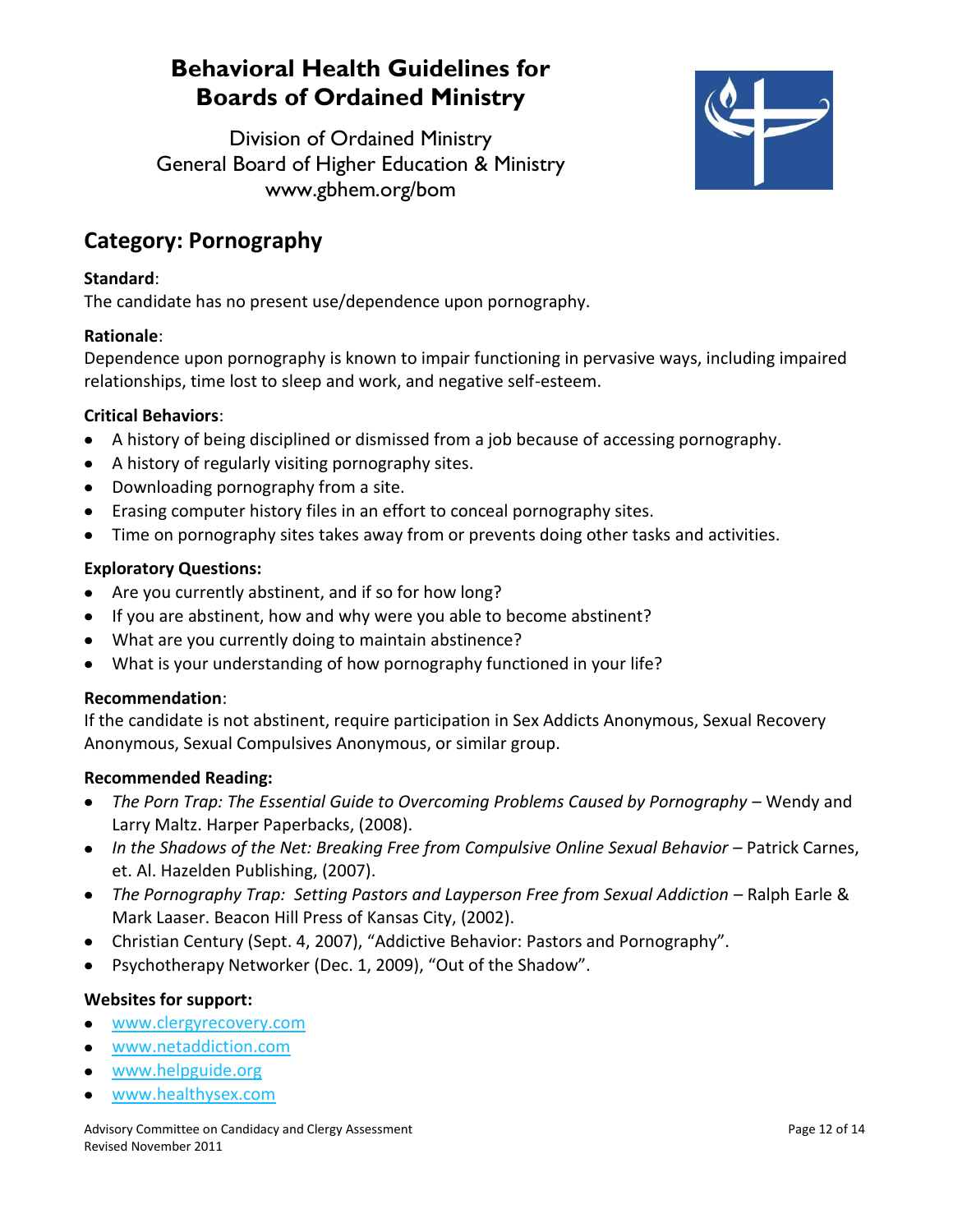Division of Ordained Ministry General Board of Higher Education & Ministry www.gbhem.org/bom



### **Category: Sexual Misconduct**

#### **Standard:**

The candidate has no history, or complaints, of sexual misconduct or charges of sexual harassment having been brought against him/her. See addendum for definitions.

#### **Rationale:**

Candidates must model in their personal lives and behavior a healthy and sacred view of sexuality so as not to misuse the clerical office.

#### **Critical Behaviors:**

- A history of complaints or charges (either formal or informal) of sexual harassment.
- A history of improper sexual conduct.

#### **Exploratory Questions:**

- Have you ever had a complaint or charge (either formal or informal) of sexual harassment or  $\bullet$ misconduct brought against you? If so, describe the circumstances.
- What steps have you taken to insure that the behavior does not occur in the future?

- The Board of Ministry should explore in an interview with the committee the steps the candidate has taken to identify and understand and deal with the psychological vulnerabilities that contributed to the behavior, and what safeguards the candidate has put into place to guard against the possibility of similar behavior in the future.
- The candidate should have no evidence of sexual misconduct for a minimum of three years.
- A candidate must articulate a plan to insure that such behavior is unlikely to recur. This plan may include intensive psychotherapy and/or ongoing supervision, or other conditions required by the Board.